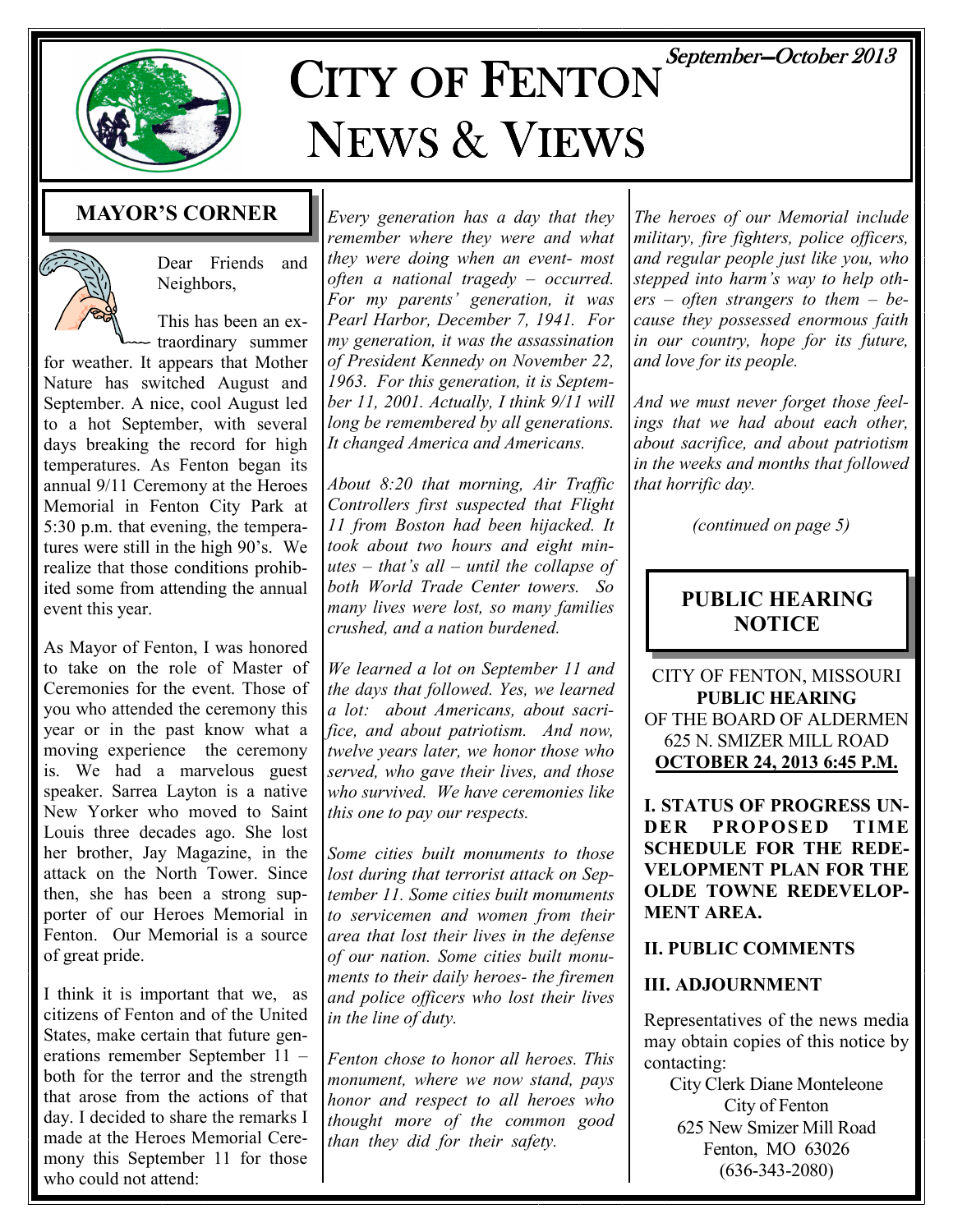#### PLANNING & ZONING **COMMISSION** PUBLIC HEARING

On Tuesday, October 1, 2013, the Planning & Zoning Commission will hold a Public Hearing at 7:00 p.m. during their regularly scheduled meeting at City Hall to discuss the following:

#### OLD BUSINESS:

- Consideration of amendments to the Zoning Code for Telecommunication Facility and Antenna Regulations.
- Proposed amendments to the Zoning Code for Telecommunication Facility and Antenna Regulations.

#### NEW BUSINESS:

- A Petition by HKP Enterprises to amend Section 466.030 (B.6): Fitness/recreation and amusement (no arcade or billiards) of the Zoning Code to allow "arcade" as a Permitted Use in the "OT-3" Olde Towne Mixed Use Zone.
- A Petition by McBride Riverchase, LLC, to rezone 8.1 acres from "R-1" Single-Family Residential to "R-2" Single-Family Residential/ PUD (Planned Unit Development) to develop a single-family residential subdivision known as The Arbors at Riverchase. The properties are located at 1000, 1020, 1040 Horan Drive, 1630 Uthoff Drive and a portion of 1650 Uthoff Drive.

(continued, top of next column)



#### Page 2 FENTON NEWS & VIEWS SEPTEMBER September—October 2013

#### SITE PLAN REVIEW:

A Petition by Stock & Associates Consulting Engineers, Inc., on behalf of Wilson's Structural Steel, for Site Plan Review of a proposed building expansion at 2455 Cassens Drive. The property is zoned "IP-1" Industrial Park – Light, Medium, Industry, Distribution, Assembly Warehousing **District** 

For more information, please call Community Development at (636) 349-8110.

#### NOMINATIONS SOUGHT FOR JOHN FABICK COMMUNITY SERVICE AWARD

Mayor Mike Polizzi and the Board of Aldermen are officially requesting nominations for the annual "John Fabick Community Service Award". This award was named in memory of Mr. Fabick for his dedication to our community and his corporate leadership.

The City of Fenton recognizes that many of its residents, businesses and civic organizations contribute in a significant manner to the City each day, without reward or recognition. These include those that have brought honor upon themselves and the community through some outstanding accomplishment as well as service-minded volunteers who simply want to be involved in the community by serving on a City Board or Commission.

To that end, the City has established a process that will allow for appropriate recognition of an individual, business or civic group, Board or Commission that has contributed a significant and useful service to the community.



Actions being recognized must benefit the City of Fenton or its residents in some manner. The individ-

ual must live or be employed within the Fenton City limits and the business or civic group must be located within the City limits.

Nomination forms were made available beginning July 1, 2013. To obtain a nominating form, contact City Clerk Diane Monteleone at (636) 343- 2080. All nominations must be forwarded to the City Clerk at City Hall by September 30, 2013. A committee comprised of the Mayor, Board of Aldermen and the City Administrator will meet to review all nominations for a final decision. The award will be presented at the November Board of Aldermen Meeting.

#### COUNTY HEALTH DEPARTMENT ANIMAL CONTROL

County health officials are cautioning residents to avoid handling wild animals, especially bats and skunks, because some



can carry rabies. Any County resident who encounters a live or dead bat in their home is urged to call the Health Department. Residents should not attempt to capture a live bat, but should confine it to the room where it is discovered until animal control officers can collect it for possible rabies testing.

To reach Animal Care and Control during regular business hours (Monday – Friday; 9:00 a.m. to 6:00 p.m.; and Saturday; 9:00 a.m. to 4:00 p.m.), call 314-615-0650. After regular business hours, call 314-889- 2341.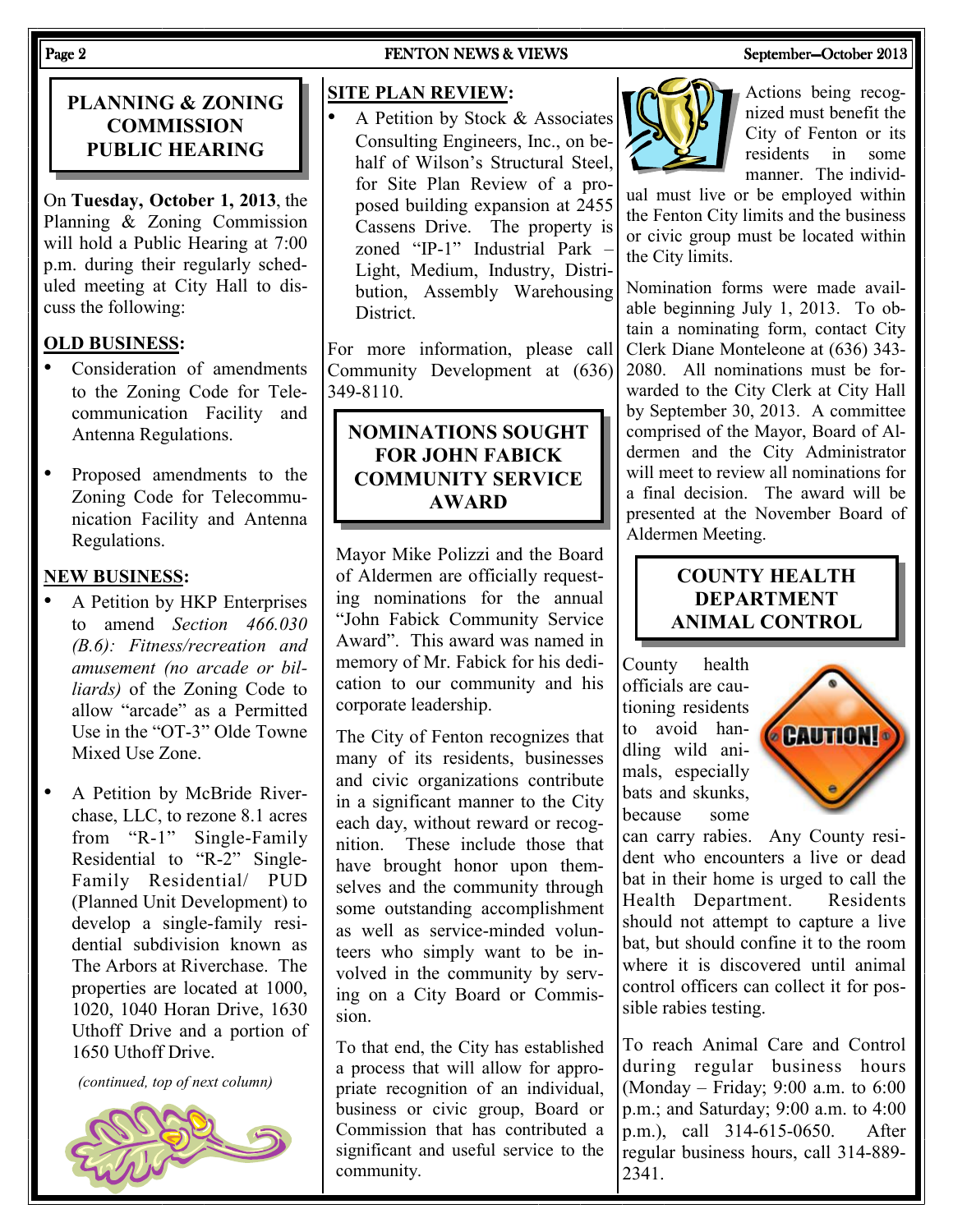#### Page 3 FENTON NEWS & VIEWS SEPTEMBER September—October 2013



For information on any River-Chase program, including fees and times, contact RiverChase of Fenton at:

> (636) 343-0067 www.fentonmo.org

#### SENIOR STRASSENFEST

Live Music, Dinner & Dancing on Friday, October 25 from 5:30 - 7:30 p.m. If you're 55+ years young, come celebrate German culture and traditions. The Button Box Club will be playing Slovenian, German, European & American music. A German dinner will be served. Bring your own beer or wine (no glass bottles please). Pre-registration is required. Cost is \$10 per person.

#### FLICK OR TREAT FEST

Join us for these Spooktacular Activities:



Outdoor Movie "Monster House" Trunk or Treat Slime Station Halloween Costume Contest

(In case of inclement weather, ALL activities will be held indoors.)

Flick or Treat Fest will be on Friday, October 18, 6:00 p.m. at RiverChase. Cost: \$4.00 for Residents and Members; \$5.00 for NonResidents and Non-Members

SIGN UP NOW to participate in our Trunk or Treat. Open to area businesses and organizations. Free to Register and Participate. Please email:

kbuemi@fentonmo.org

#### TAE KWON DO

Classes are on Tuesdays and Thursdays at 6 p.m. For ages 6 and up. Next session starts on October 8.

#### ADULT KI AIKIDO

Classes are on Monday/Thursday evenings and Saturday mornings. For ages 16 and up. Next session starts October 7.

#### FREAKY 5K

It's the 4th Annual Freaky 5K Halloween Run/Walk through Fenton City Park on Satur-



day, October 19th at 10:00 a.m. in Fenton City Park (Hitzert Pavilion). The first 75 entrants will receive a tshirt. Awards will be given to the top finishers in each age group. This is the perfect run for beginners & anyone training for upcoming runs. Costumes are optional! Fee: \$20 per person. Rain or shine. Sponsored by SSM Physical Therapy.

| ST. LOUIS COUNTY     | <b>FPOI</b> |
|----------------------|-------------|
| <b>POLICE—FENTON</b> |             |
| PRECINCT UPDATE      |             |
|                      |             |

#### NATIONAL NIGHT OUT

It's time for Fenton's National Night Out! This year it will take place Tuesday, October 1, 2013 at Fenton City Park, Shelter #1 starting at 6:00 p.m. The Fenton Precinct Officers and St. Louis County Police Officers will supply BBQ, chips, drinks and frozen custard from Culver's! Feel free to bring a side dish or dessert to add if you like. Everyone is welcome! The Officers will be taking this opportu-



nity to get to know the Fenton residents. The shelter has only 10 picnic tables, so lawn chairs are a good idea.

National Night Out is designed to heighten crime and drug prevention awareness; generate support for, and participation in, local anticrime programs; strengthen neighborhood spirit and policecommunity partnerships; and send a message to criminals letting them know that neighborhoods are organized and fighting back.

Neighborhood Policing Officer: Officer Aaron Dilks (636) 349-8120, ext. 1123 Precinct Phone (636) 349-8120

### FALL LEAF PROGRAM

The City's Fall Leaf Pickup Program will begin the week of October 21. Leaf pick up will begin at 7:00 a.m. on Mondays and should take two to five days depending on the amount of leaves being removed. Leaf pickup will run through the week of December 16.

PLEASE DO NOT RAKE LEAVES INTO THE STREET. Leaves should be raked to the back of curbs as leaves in the gutter could wash into and ultimately clog the storm system during heavy rains.



Leaf piles containing debris or items other than leaves will be left and removed the follow-

ing week if the unacceptable material has been removed. This includes, but is not limited to, animal feces, lawn clippings, limbs, bottles, newspapers, scrap lumber or metal, bricks or cinder blocks.

If you have questions please contact Public Works at (636) 349-8155.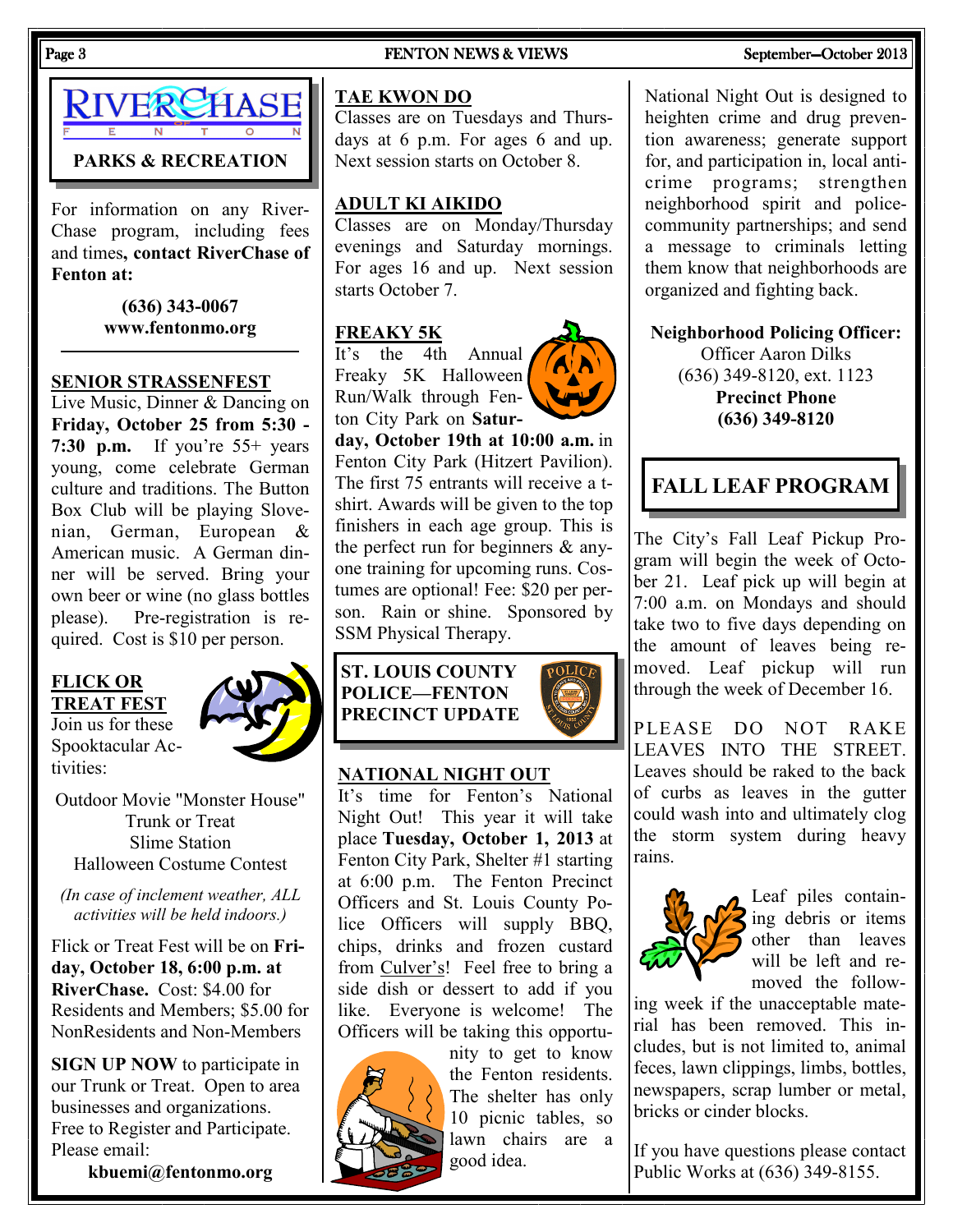Page 4 FENTON NEWS & VIEWS SEPTEMBER September—October 2013

#### **FENTON** HISTORICAL SOCIETY

Currently, the Society is hard at work putting together our 2014 calendar. Advertising pricing is as follows:

\$15 – Patron/Sponsor with name only; \$35 – Business Card Size; \$50 – 1/3 Top or Bottom Border;  $$100 - 2/3$  Top or Bottom Border; \$75 – Half Top or Bottom Border; \$150 – Whole Top or Bottom Border; \$500 Entire Back Cover.

At whatever level you're comfortable with, this would be a wonderful occasion as an individual, family or organization to support your Society in this fundraising event. To take advantage of this opportunity, call us at 636-326-0808 no later than September 25.

෬෨

The welcome mat is always out for you to join us at our monthly meetings held the first Thursday of each month at the Swantner House, #1 Church Street. Meetings are open to the public and you do not have to be a member to attend.

#### COMMUNITY EMERGENCY RESPONSE TEAM (CERT)

The Fenton Fire Protection District Board of Directors, District Administration and Bureau of Fire Prevention have partnered with Meramec Valley Citizens Corps Coalition to prepare the communities we serve by providing Community Emergency Response Team (CERT) training. This training promotes a partnering effort between our emergency services personnel and citizens.

If a disastrous event overwhelms or delays the emergency services personnel, CERT members can assist others by applying the basic response and organizational skills learned during training. These skills can help save and sustain lives following a disaster until help arrives. CERT skills also apply to daily emergencies.

CERT members will have the opportunity to maintain and refine their skills by participating in exercises and activities. They can attend supplemental training hosted through the Fenton Fire Protection District and the Meramec Valley Citizens Corps Coalition, which is an organization of CERT Teams throughout the area. This will keep members fresh on skills learned in the initial training and further their skill base.

This class is free to the public and is scheduled for October 18, 19 and 20, which is Friday evening, Saturday and Sunday. We are currently compiling a list of interested candidates for the upcoming class.

If you are interested or would like more information about this program please contact:

> Paul Seemayer, Paramedic/Firefighter CERT Coordinator Fenton Fire Protection District (636) 343-4188, ext. 100

#### SALES TAX REDISTRIBUTIONS TO ST. LOUIS COUNTY FOR JULY 2013

The amount of sales tax redistributed back to St. Louis County for July 2013 is shown on the chart below.

| $66 \triangle 22$<br><b>Sales Tax Summary</b> |                      | " $B$ " (Pool)<br><b>Sales Tax Summary</b> |                      | <b>Combined</b><br><b>Sales Tax Summary</b> |                      |
|-----------------------------------------------|----------------------|--------------------------------------------|----------------------|---------------------------------------------|----------------------|
| <b>Generated</b>                              | <b>Redistributed</b> | <b>Generated</b>                           | <b>Redistributed</b> | <b>Generated</b>                            | <b>Redistributed</b> |
| \$359,787                                     | $$174,978$ (48.6%)   | \$145,803                                  | \$141,017(96.7%)     | \$505,590                                   | \$315,995(62.5%)     |

Total monthly sales tax generated was \$505,590, and the amount redistributed was \$315,995 or 62.5%. The total amount redistributed for 2013 is \$1,441,794.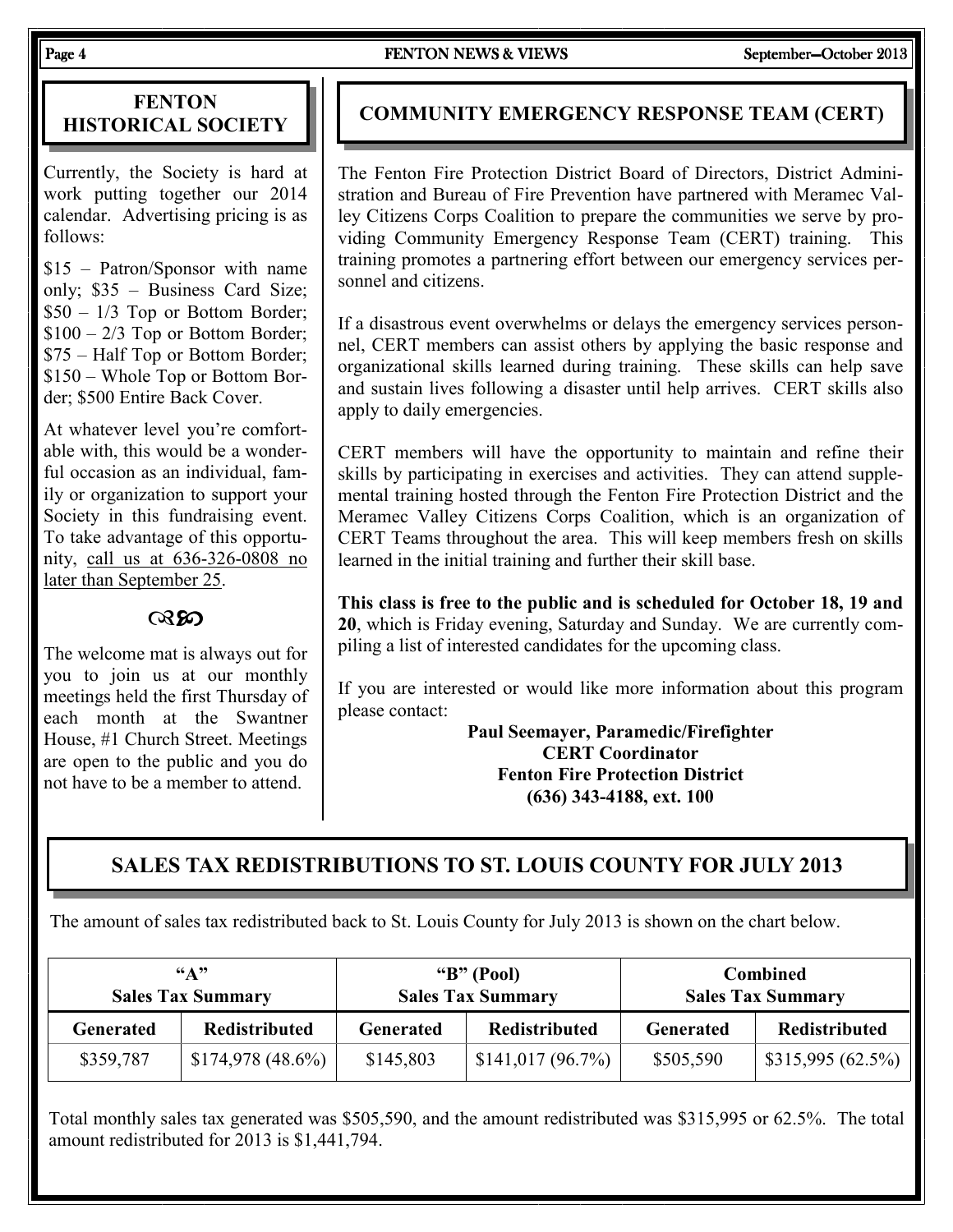DECISIONS FROM THE AUGUST 22, 2013 BOARD OF ALDERMEN MEETING

#### DECISIONS

- Approved establishing the permit price for the Olde Towne Pavilion to be the same as all other pavilions in the park system.
- $\checkmark$  Approved Employee Use of RiverChase Policy.
- $\checkmark$  Approved request to seek RFP's for a hot water system with an option to purchase a back-up boiler.
- $\checkmark$  Approved request to seek bids for painting the Navajo.
- $\checkmark$  Approved adding Section 5.4.15 Employee Use of River-Chase to the Personnel Manual.

#### **ORDINANCES**

- #3345 Authorized the City of Fenton to enter into a lease purchase transaction, the proceeds of which will be used to pay the costs of refunding the outstanding Certificates of Participation, Series 2004, and authorizing the execution of certain documents and actions in connection therewith.
- #3346 Approved a Special Use Permit petitioned by Cogent, Inc. to increase the primary floor area of building to greater than 50,000 square feet at 1550 Larkin Williams Road.
- Approved a petition by Cogent, Inc. for Site Plan approval of a proposed building remodel and expansion at 1550 Larkin Williams Road.

#### Page 5 FENTON NEWS & VIEWS SEPTEMBER September—October 2013

#### **ORDINANCES**

 #3347 Approved an Agreement with Hochschild,  $B$  l o o m & Company, LLP for financial services.



 Bill 13-51 Amendment to Chapter 135 Municipal Court, Section 135.240 approving the imposition of Court Costs for deposit into a Sheriff's Retirement Fund. Bill died for lack of a reading.



DID YOU KNOW …. You can find "The Beacon", present and past editions of the "News and Views", the City's Municipal Code, the trash schedule for Christian Environmental, and much more on our website.

#### www.fentonmo.org Check it out!



#### **HOUSEHOLD** HAZARDOUS WASTE

St. Louis City/County and Jefferson County residents can drop off household hazardous waste at the Lemay HHW Facility located at 291 E. Hoffmeister (on the grounds of the MSD's Lemay Waste Water Treatment Plant). RESERVATIONS ARE REQUIRED! Visit www. hhwstl.com and follow the instructions. If you do not have internet access, call the Special Event Service Line at (314) 615-8989. Proof of address can be a utility bill or driver's license.

#### SPECIAL OLYMPICS FUNDRAISER

Officer Julia Weston of the Fenton Precinct is raising money for the Missouri Special Olympics. She will be going "Over the Edge" of the Lumiere Place Casino and Hotels once she reaches her \$1,000.00 goal. She will be risking her life, rappelling down 19 stories of the casino's wall, all for the Special Olympics. She needs YOUR help to reach her goal. Below is a link to view her Missouri Special Olympics web page where you can make a donation in her name. You can also drop off your donation at the Police Station and Officer Dilks will apply it to her goal. Thank you.

http://somo.kintera.org/faf/ donorReg/donorPledge.asp? ievent=1046753&lis=0&kntae1 046753=892B76405A384CD1B6 6ECF2256FCD848&supId=390 330847

(Mayor's Letter, continued from front page)

We Americans must remain 9/11 strong, every day. All year long.

I believe the lessons we learned from 9/11 resonate throughout our nation, our community, and even our families. Among those lessons is the fact that life can change in an instant. Honor, respect, and love those closest to you.

As always, if you have any comments or concerns, please feel free to email me at mayormike@fentonmo.org, or call me at 636-343-2080.

Mayor Mike